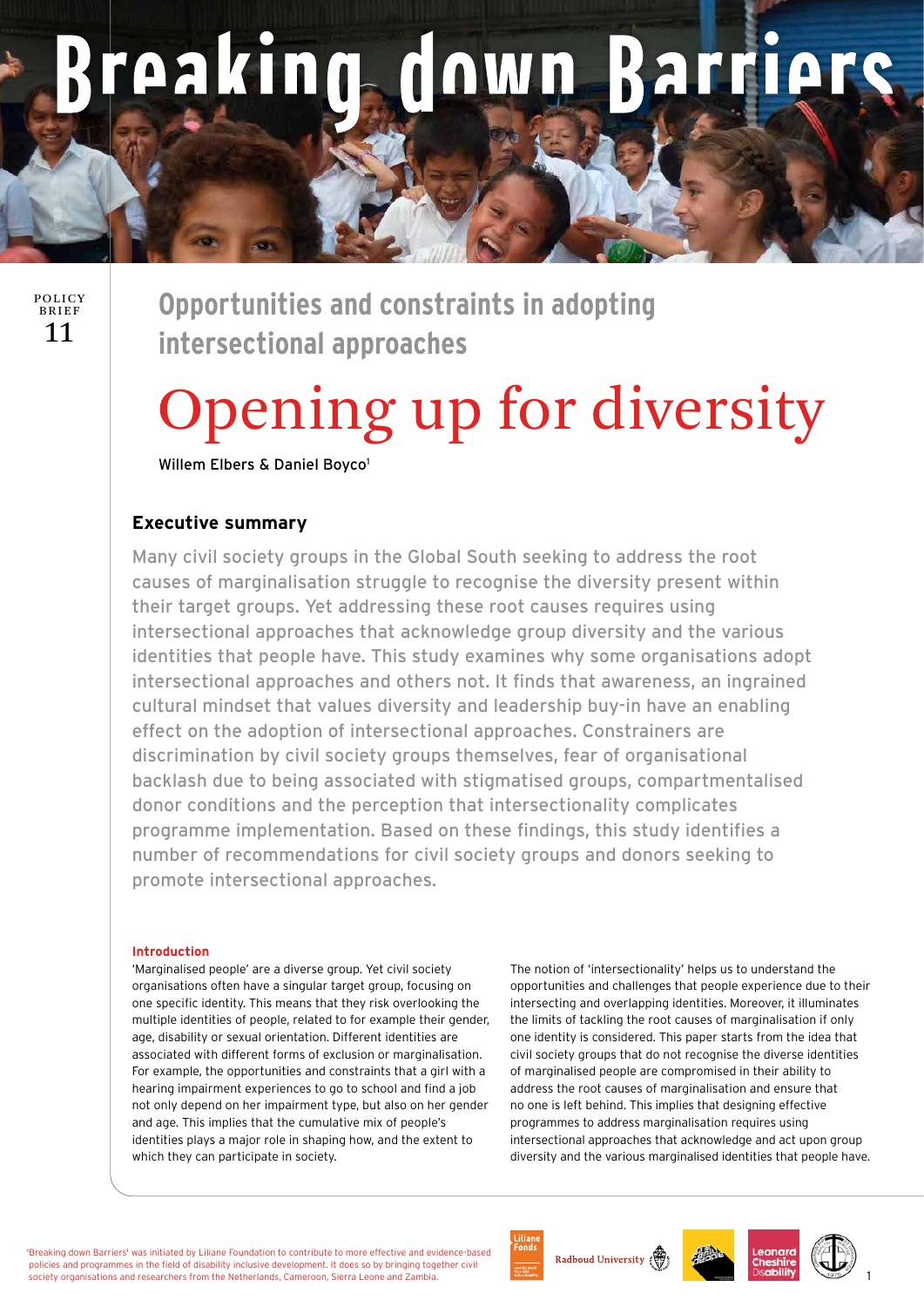### Breaking down Barriers INGO roles and practices in advocacy programmes: maximising added value.



Cebu DiDRR Network meets with the Cebu Provincial Disaster Risk Reduction and Management Office to inform them about the Voices for Inclusion program which will showcase the Cebu DiDRR Network's partnership with the office.

In this paper we define intersectional approaches as strategies that offer a way to understand and respond to the manner in which different identity characteristics, such as gender, age, disability and ethnicity, intersect and marginalise people. The degree to which civil society organisations adopt intersectionality and the reasons why they do so (or not) are not yet fully understood. This research centers on this gap in our knowledge and focuses on groups in the Global South. It asks the following questions: (1) To what extent do civil society groups adopt intersectional approaches? (2) What enables and constrains these groups in adopting intersectional approaches? In doing so, it seeks to offer concrete starting-points for civil society groups and donors seeking to promote working in an intersectional manner.

#### **Methodology**

The data-collection in this research primarily took place within the context of the Voices for Inclusion project (01 Jan 2019 -31 Dec 2019) which was coordinated by Liliane Foundation and the Dutch Coalition on Disability and Development (DCDD). The main aim of this project was to enable peer-to-peer learning between civil society groups from Sierra Leone, Rwanda, Nigeria, Indonesia and the Philippines with regard to the adoption of intersectional approaches. In each country, three groups participated in Voices for Inclusion. The 15 organisations that participated in the project represent at least one of the following marginalised groups:

- Persons with disabilities
- Lesbian, gay, bisexual, transgender and intersex people (LGBTI)
- Women facing abuse, exploitation and violence
- Young people, or the elderly
- Indigenous groups and ethnic minorities

The peer-to-peer learning process took place in two-phases. In the first phase, there were learning exchanges in the five countries. Representatives of the different organisations undertook action-research to learn from each other's projects/ campaigns and discussed their findings in learning events. The second phase took the eye openers to the international level as representatives of all organisations exchanged ideas and best practices during an event in the Netherlands.

The research component that was part of the project used a variety of methods:

- Participatory observation in the team managing and organising the project;
- Interviews with the national consultants guiding peer-to-peer learning exchanges in the five countries;
- Fieldwork in the Philippines and Sierra Leone, including semi-

structured interviews and participatory observation during peer exchange visits;

- Observing the presentations and exchanges during the final event in the Netherlands;
- A validation workshop of the preliminary research findings;
- A webinar in which the research findings were presented and discussed with a broader audience.

#### **Findings**

None of the participating organisations had heard about the concept of intersectionality before the Voices for Inclusion project. This suggests that the term is not widely used or recognised in the five countries. Yet the study found that several organisations nevertheless used (elements of) intersectionality in their thinking and doing. Of the 15 organisations in the study, 4 groups clearly demonstrated thinking and practices that we can label as intersectional. Regarding the latter, we observed two different approaches towards intersectionality: 1) intersectionality within groups and 2) intersectionality across groups. While the former refers to taking explicit measures to act upon the diversity present within a particular target group, the latter is about building connections with civil society organisations targeting other groups to achieve synergy and enhance impact.

#### **Enablers**

The research identified three factors contributing to civil society groups' adoption of intersectional approaches: awareness, ingrained mindset and leadership buy-in.

#### *Awareness of in-group diversity*

Adopting intersectionality in practice requires moving beyond singular 'target groups' and recognising that many people experience discrimination at the intersections of different categories. The research found that organisational awareness is a pre-condition for intersectional practices. Those groups in the research that employed intersectional practices all demonstrated such an awareness which originated from the organisation's specific history and the independent knowledge of employees. Being aware of diversity within target groups provides a new perspective about the opportunities and challenges to empower marginalised people. Such awareness 'opens up' people to new ways of thinking and approaches that they previously did not consider and motivates and inspires people to change their practices.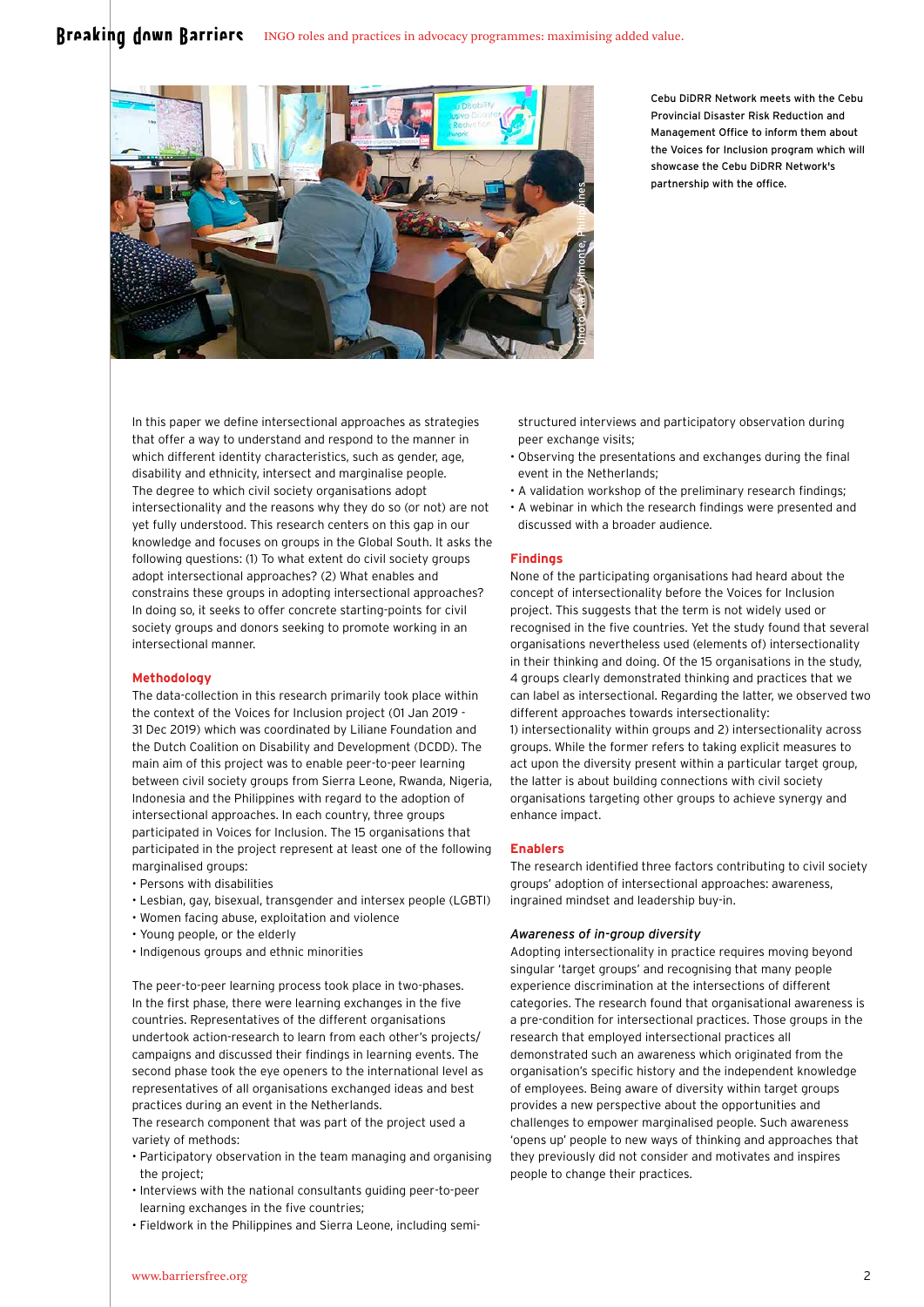# Breaking down Barriers INGO roles and practices in advocacy programmes: maximising added value.

Cordova Cebu DRRM Officer, Vincent Benitez, provides a discussion on discussion on inclusive Distaster Risk Reduction.



#### *Ingrained mindset*

Those organisations that adopted intersectional approaches in the study shared a certain institutionalised mindset that views acknowledging diversity as a necessity for achieving goals. For these organisations working in an intersectional manner was an ingrained way of thinking and working. For them, it was natural to put ideas about diversity and inclusion in to practice in day-today work. It does not come as a surprise then, that these were also the groups which 'automatically' considered the accessibility of the venue for persons with disabilities in the Voices for Inclusion project even though they were not necessarily working for persons with disabilities. Interestingly, none of these groups had formal policies and procedures in place for guaranteeing intersectional practices, the typical way in which donor agencies try to promote certain types of behavior.

#### *Leadership buy-in*

The study suggests that promoting a culture that values intersectionality is not possible without buy-in from leadership. One-off trainings, although important and necessary, are often insufficient to address deeply ingrained and taken-for-granted norms and beliefs. Interviews revealed the importance of sustaining an environment where ideas about diversity and inclusion are continuously promoted and where staff are encouraged to discuss topics that are sensitive or even taboo. Such discussions require support from the top. Leaders can also be role models that inspire and motivate others within their organisation. They can take the lead in pursuing intersectional approaches in programmes and in alliances with other actors. Internally, they can promote awareness within the organisation and encourage open discussions around culturally entrenched relations or sensitive topics.

#### **Constraints**

The research found four factors impeding the use of intersectional approaches: discrimination by civil society groups themselves, fear of organisational backlash, compartmentalised donor conditions and the perception that intersectionality complicates programme implementation.

#### *Discrimination by civil society groups*

Some organisations in the study were reluctant to work with certain groups, such as LGBTQI or sex workers, due to the staff's own stigmatising beliefs about these groups. Working in an intersectional manner requires staff to challenge their own

deeply rooted and culturally entrenched beliefs. A director of an organisation explained, for example, that he was uncomfortable with the notion of working with organisations targeting sex workers as 'prostitution' was something he personally could not endorse. This teaches us that groups that are stigmatised and discriminated themselves may also (unwilling) reproduce discriminating societal patterns towards other groups. The fact that an organisation fights for the emancipation of a particular marginalised group does not guarantee a progressive mindset towards other groups.

#### *Fear of organisational backlash*

Marginalised groups typically face stigmatisation and discrimination, but the extent to which this happens varies per group type. Sex workers and those of the LGBTI community in particular face high levels of repression and aggression. In many countries sex work and homosexuality is illegal and civil society groups working with and for these groups run the risk of facing restrictions (often through the use of criminal or administrative laws), verbal attacks, threats and violence. These civil society groups have to be particularly careful to stay out of the spotlight. As interviewees made clear, it is understandable that many civil society organisations are reluctant to become associated with heavily stigmatised groups out of fear of repercussions and becoming stigmatised themselves.

#### *Compartmentalised donor conditions*

Most organisations in the study are largely or completely dependent on overseas donors for their financial survival. They indicated that most donors have strict funding conditions that earmark funds for particular target groups. This hugely impacts the type of work they can and cannot do. Some organisations in the study explained that reasoning with donors and getting them to move beyond a compartmentalised target-group approach is often not possible. Refraining from an intersectional approach and sticking to a 'clear' target group therefore makes sense from the perspective of organisational and financial survival. Overall, research participants argued that the adoption of intersectional approaches would remain 'difficult' as long as the majority of the donors stick to using a singular target group approach.